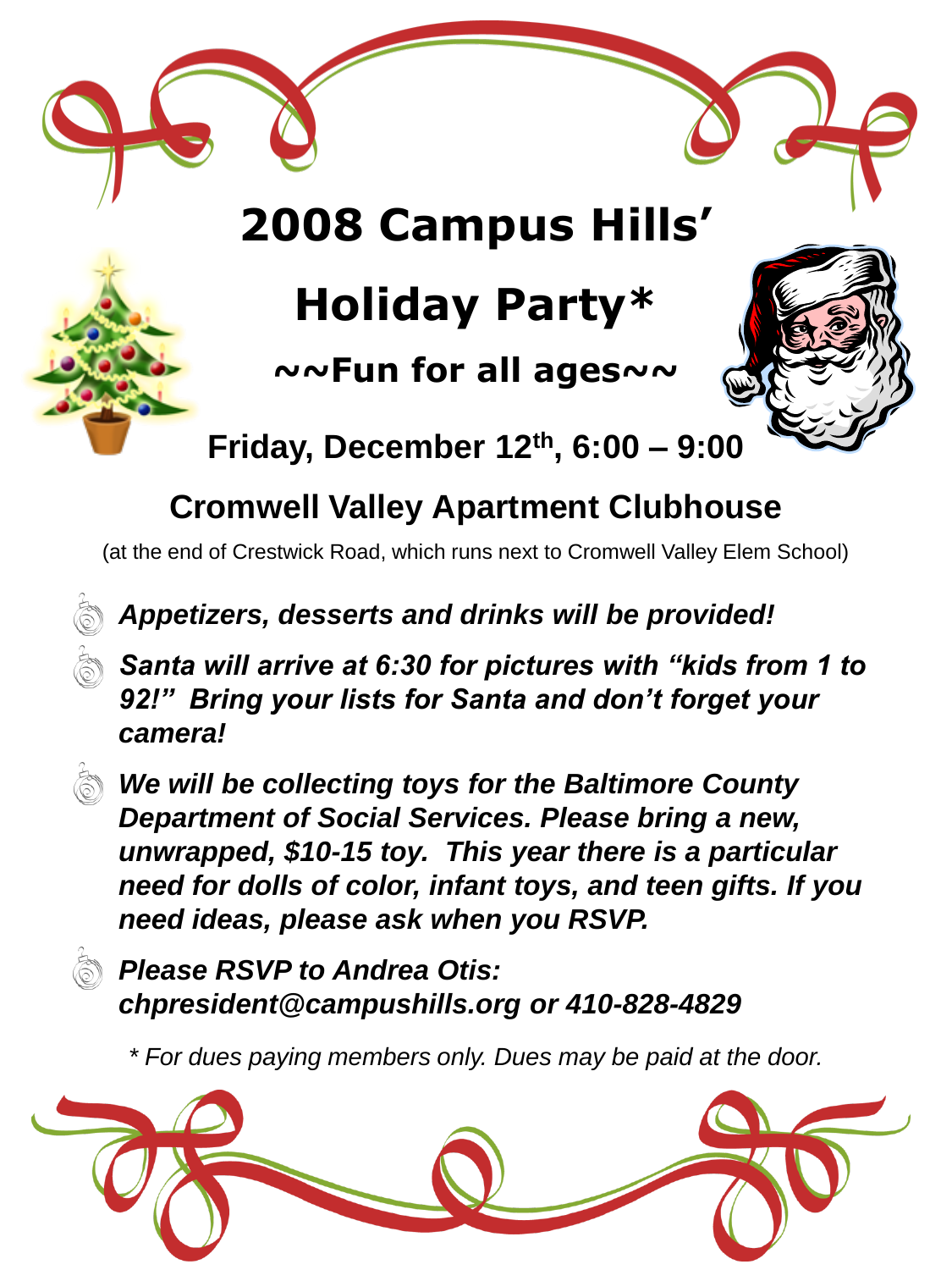# **Campus Hills** *Covenants A Community*

*Established 1956*

#### Fall, 2008 **b** www.campushills.org

#### **Message from the President**

#### **Mommy President**

Since I last wrote you, I became a mom. As many of you may know and remember, becoming a parent is a unique experience – unlike anything you can compare to in your life. Or is it? On a very different scale, mind you, being a parent is similar to volunteering for your community association. You don't get paid, it is sometimes thankless, you may have to listen to the occasional crying, and you sometimes clean up … well, you can fill in the blank here.

More importantly, volunteering for your community association, like parenthood, also has its rewards. Instead of giggles and smiles, some of the rewards I have witnessed since becoming president of the Campus Hills' Community Association include watching fellow volunteers follow their passion and direct it toward improving our community.

In early October several of us gathered to plant 20 trees in the easements to ensure that the charm and warmth that has made our neighborhood famous endures. This project was a result of the hard work and passion of one of our board members, Emily Richie. Emily organized, orchestrated, and planned the tree planting program for the better part of this year. Emily's passion for the environment was evident as she coordinated the nursery for the trees, contacted BGE for underground utility inspections, communicated with the Department of Natural Resources, and rallied neighbors to participate. Many thanks to Emily and the other volunteers who helped plan and execute our 2008 tree planting. Emily put in several hours for this in addition to her regular duties as Treasurer.

Another example of personal passion that has benefited our neighborhood is Brian Wood's passion for technology. Brian was our webmaster responsible for modernizing our website: www.campushills.org. Brian had a vision for what the website could potentially do and he made it happen. His dedication and time are evident when you browse the new site. We are still looking for a new webmaster to take over these duties – maybe you?



A third board member that has worked tirelessly for many, many years

on the Covenants is Gary Bull. While the board has worked toward updating the Covenants for many years, it has recently come to our attention that we can use our resources in other ways to make a bigger impact on our community rather than going through the cumbersome amendment process. Gary's passion for keeping Campus Hills beautiful has been evident and appreciated.

So, what is your passion and how can it help the community? Please consider volunteering for the board. Join us for a meeting and we can all figure out what you can do to help keep Campus Hills a great place to live and raise a family. If you would like to volunteer, please contact me. A current list of the vacancies on the back of this page, plus some will be coming open in the Spring.

I hope to see everyone at the upcoming Holiday Party! It should be a great time for everyone to see their neighbors and whisper in Santa's ear. Happy Holidays and Happy New Year!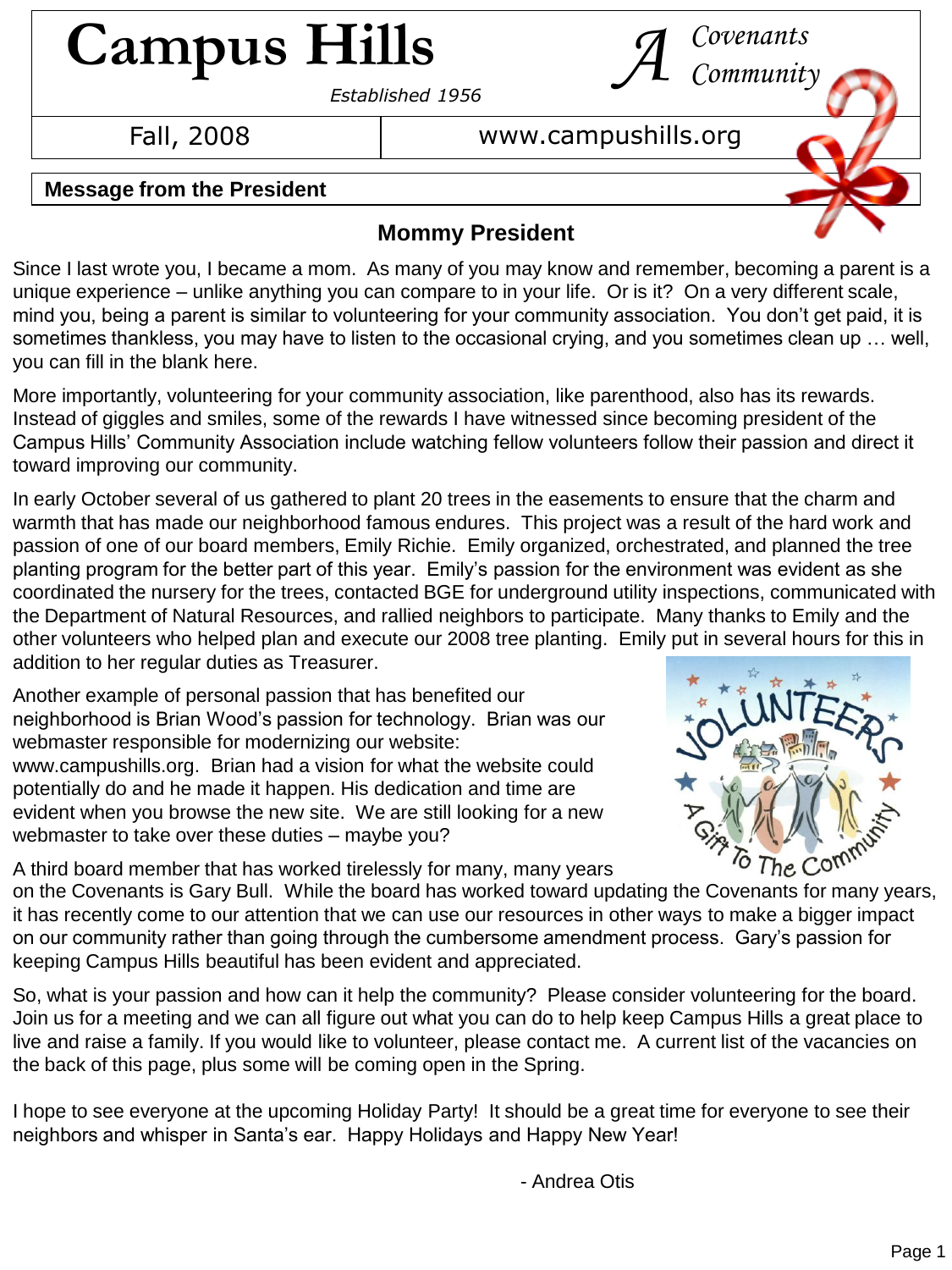#### **Current open positions and needs for Campus Hills:**

- A social committee is needed to help plan the children's activities (Easter and Halloween) and other community events (Fall Block Party and Holiday Party). These people do not not necessarily need to be board members. Many hands make light (and fun) work in this area!

- A webmaster is needed to take over the maintenance of the website. Again, this does not necessarily need to be a board member.

- COP drivers are always needed – not a board position. Signing up for one or two patrols a month will help greatly. These volunteers keep our neighborhood safe!

Several other positions may be coming available in 2009. If you would like to volunteer and the needs above are not appealing, consider coming to a board meeting so we can figure out what would work well for you.



## **Who ya' gonna call?**

Below is a list of frequently asked questions and answers that might be helpful the next time you find yourself needing assistance. The Baltimore County website (baltimorecountymd.gov) is also a very useful resource for contact information.

**?**: Who do I call if I have a complaint about the appearance of a neighbors' property (trash, high grass, abandoned vehicle, suspicion of college rental home, etc.)? **Answer**: Please call the County at 410-887- 3351, 410-887-3352, or fill out an online form at the following website: http://baltimorecountymd.gov/Contact/codecomplaint

**?**: Who do I call if I see a suspicious person in the neighborhood or witness some sort of criminal activity? **Answer**: Please first call 911. To keep our Citizen's On Patrol informed, please also call them after the fact to report the incident.

**?**: Who do I call if I need to trim or remove a tree in the easement (area between road and sidewalk)? **Answer**: Before doing anything to these trees you must first contact the Maryland Department of Natural Resources at 1-877-620-8367

**?**: Who do I call about street signs that have fallen? **Answer**: Please call the Baltimore County Bureau of Highways at 410-887-3560.

**?**: Who do I call if I want to make a change to the outside of my home? **Answer**: First review the community covenants – they are on the website and have also been included in previous Campus Hills phone directories. Next, submit your request form. Forms are always included in the newsletter (see page 6 of this edition) and it is also available on the website.

**?**: Who do I call if drains are backing up in my house? **Answer**: **BEFORE CALLING A PLUMBER**, call the Utilities Emergency line at 410-887-7415.

**?**: Who do I call for snow removal; tree trimming; storm debris removal; pot hole repair; street sweeping; driveway access and concrete replacement; curb and gutter repair and installation? **Answer**: Baltimore County Bureau of Highways at 410-887-3560.

**?**: Who do I call to report light or electrical outages? **Answer**: Call BG&E at 1-877-778-2222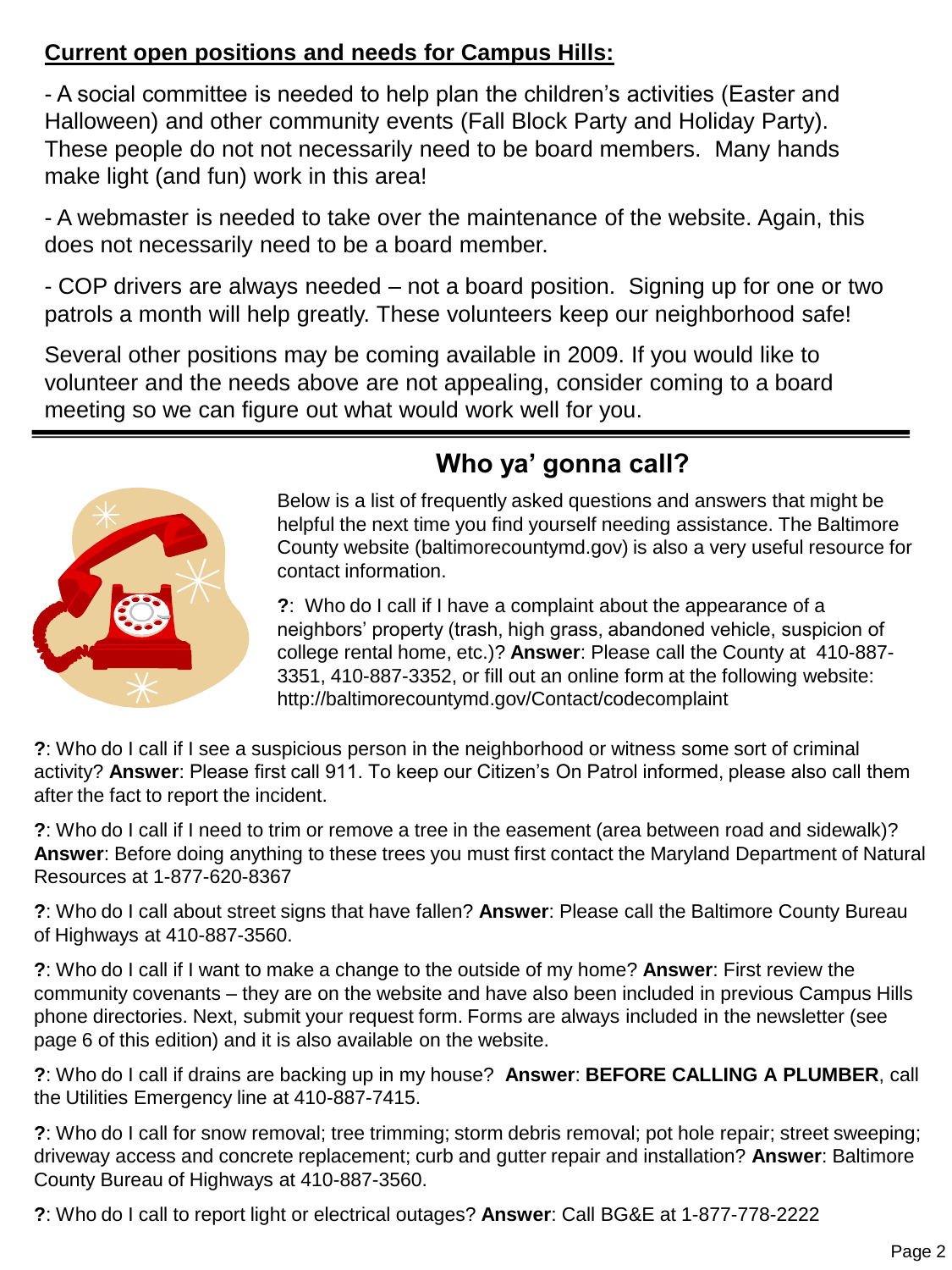Holiday Luminaries will be distributed in mid-December. For those new to the neighborhood, Campus Hills traditionally places these candles in bags on the curbside on December 24<sup>th</sup> (rain date December 25<sup>th</sup>). If you would like to help distribute the luminaries, please contact Keith Curry at: chvicepresident@campushills.org





In October we planted 20 trees throughout Campus Hills in association with the Baltimore County Treemendous program. Please take a chance to drive or walk through the neighborhood and admire them. What a wonderful way to keep the enchantment of Campus Hills alive as many of the 50-year-old trees have come down in recent years. Many thanks to all of the community members who purchased trees and / or helped plant. A special thanks to Dave Sausser and his crew for helping us out and a BIG thank you to Emily Richie who coordinated this effort along with Mimi Blama and Jen Guanti.

If you missed out on the tree program this year and would like to participate in the future, **please contact Emily Richie (410-821-1723) before January 1st .** If we have enough neighbors who want to participate we will consider coordinating the program in the Spring of 2009.

#### **Mark your calendars:**

- **2008 Holiday Party – 12/12 6-9pm see cover for details.**
- **2009 General Meeting – 3/24, 7pm Cromwell Valley Elementary.**

### *Campus Hills' Yard Sale - Thanks!*

Thanks to everyone who participated in the annual yard sale in June. This year we continued with the tradition of donating leftover items to National Children's Charity.

Also thanks to Mike and Anne Feihe for placing the yard sale signs to communicate the date and for advertising in the Penny Saver!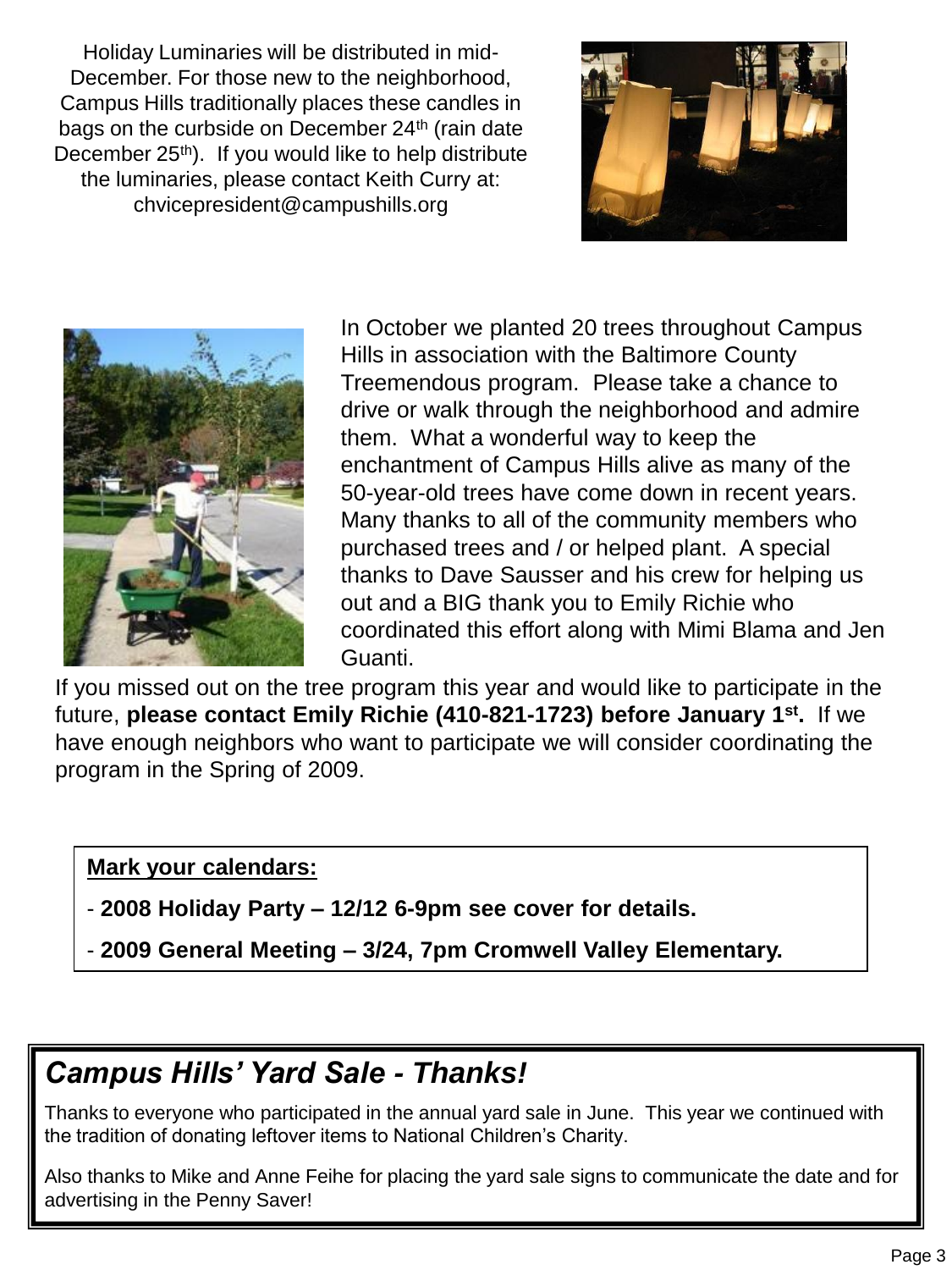#### **Our Protective Covenants**

Protective Covenants were incorporated into our property deeds by the builder as a part of the development, and they "run with the land." This means that even though you may not be the original purchaser, the Covenants attach to and benefit the land, thereby binding all subsequent owners. Because these Covenants are recorded in the County Land Records, lack of express knowledge does not permit noncompliance.

Covenants are a legal device allowing us all to gain some measure of protection against the impairment of our homes by requiring conformance to minimum standards of quality, physical features and economic integrity.

Please submit this form and attachments when considering a change in your property – such as a fence, addition, shed, carport, etc. The majority of requests are approved. It is simply much easier to incorporate the guidelines into your project before it is begun than after it is completed.

| <b>REQUEST FOR APPROVAL</b>                                          |                                                                                                                                           |  |
|----------------------------------------------------------------------|-------------------------------------------------------------------------------------------------------------------------------------------|--|
| Date:                                                                |                                                                                                                                           |  |
| To:                                                                  | <b>Campus Hills Community Association, Inc.</b><br><b>Attn: Protective Covenants Committee</b><br>P.O. Box 20155<br>Towson, MD 21284-0155 |  |
| From:                                                                | (Name)                                                                                                                                    |  |
|                                                                      | (Address)                                                                                                                                 |  |
|                                                                      |                                                                                                                                           |  |
|                                                                      | (Phone)                                                                                                                                   |  |
| We herewith submit for your approval and records the construction of |                                                                                                                                           |  |
| as shown attached.                                                   |                                                                                                                                           |  |
|                                                                      |                                                                                                                                           |  |
| <b>Signature</b>                                                     |                                                                                                                                           |  |
| 1.                                                                   | Submit the complete request in duplicate; one copy will be returned for your records.                                                     |  |
| 2.                                                                   | Provide a simple sketch showing proposed improvement, residence, property lines,<br>and street, if applicable.                            |  |
| 3.                                                                   | Provide list of materials and specifications.                                                                                             |  |
| 4.                                                                   | Use additional sheets this size if necessary.                                                                                             |  |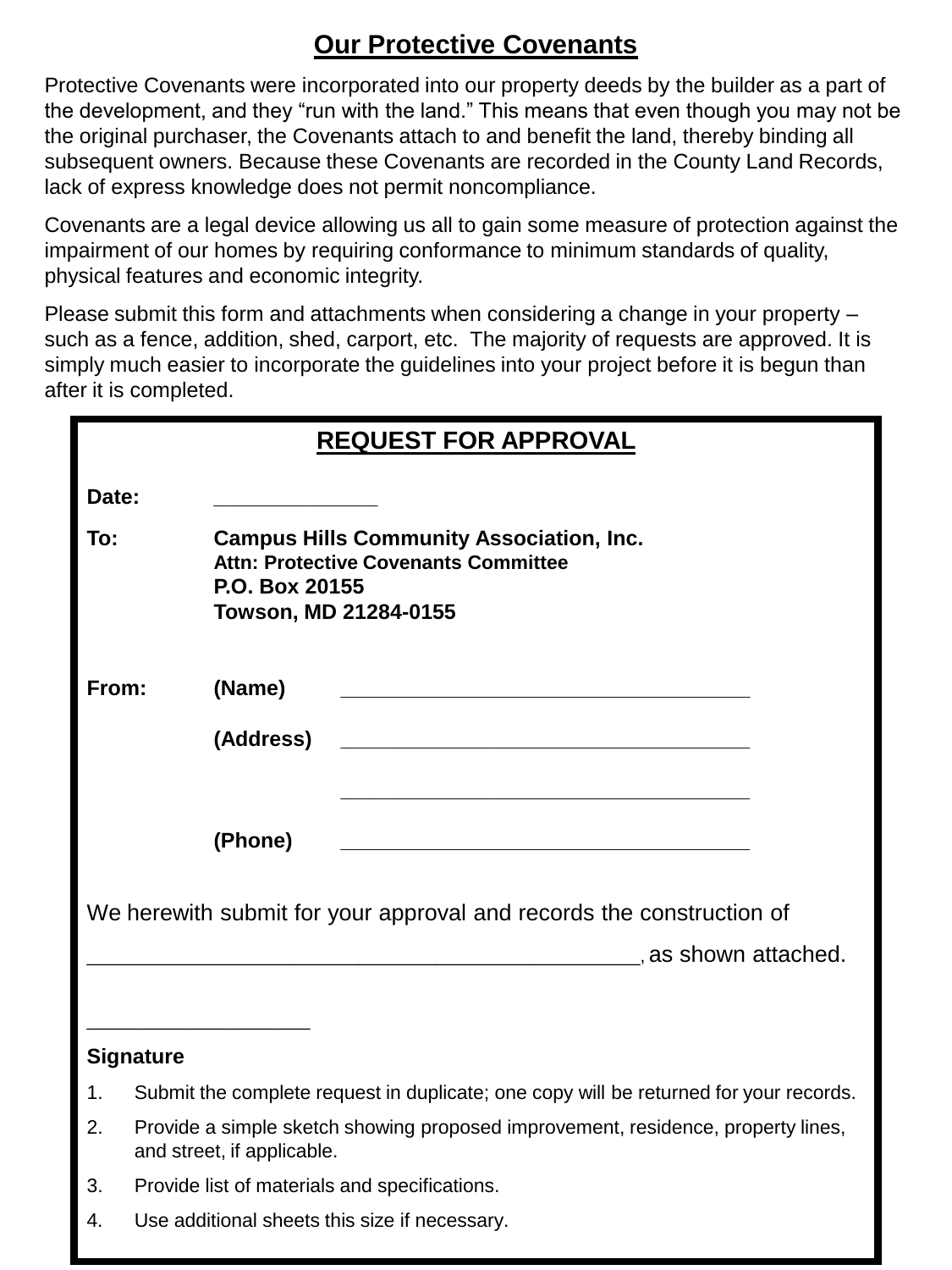

**Covenants requests** are needed when considering a change to the outside of your home / property. Please submit an application for approval to the board. The majority of requests are approved. It is simply much easier to incorporate the guidelines into your project before it is begun than after it is completed. An approval form is in this newsletter and is also available on our website at: www.campushills.org

**Landlords must register rental units.** The new Rental Registration Law is now in effect. Owners of most residential rental units in buildings with one to six units must be inspected, registered and licensed by the county. This was due on October 1, 2008.

**Cars with expired or missing tags** are in violation of county code if they are anywhere on your property.

**Curbside street numbers are not required.** If someone approaches you to paint the street numbers on your curb, this is a scam. Not only do these numbers fade quickly, they are not required. In fact, since this is county property it is considered defacing public property.

**www.campushills.org** – Be sure to check our website frequently and register as a user so you can take advantage of more timely Campus Hills' updates!

#### **Reminders from Citizens On Patrol (C.O.P.)**

#### *As it is getting darker earlier, C.O.P. is reminding residents to leave lights on after dark – both front and rear.*

- Remember to keep your sidewalks clear of snow this winter and consider helping neighbors who need it.
- Do not leave anything of value inside your vehicle and keep your car doors locked.
- Keep sheds and garages locked and closed.

• If you see suspicious people in the neighborhood, call the police. Do not approach them yourself.

- Please obey the speed limits on Goucher Blvd., Providence Rd., and the interior roads of Campus Hills.
- Report streetlights outages to BGE at 1-877-778-2222.

**Volunteers are needed for COP, especially during the day.** This is a great job for retirees – it is easy and rewarding. As little as one or two hours a month of donated time would be a big help. Please contact **Walter Calwell (410-494-9405)**.



Did you notice the new Citizens On Patrol signs as you enter the neighborhood? Thanks to Walter Calwell for applying for the grant to get these. They look great!